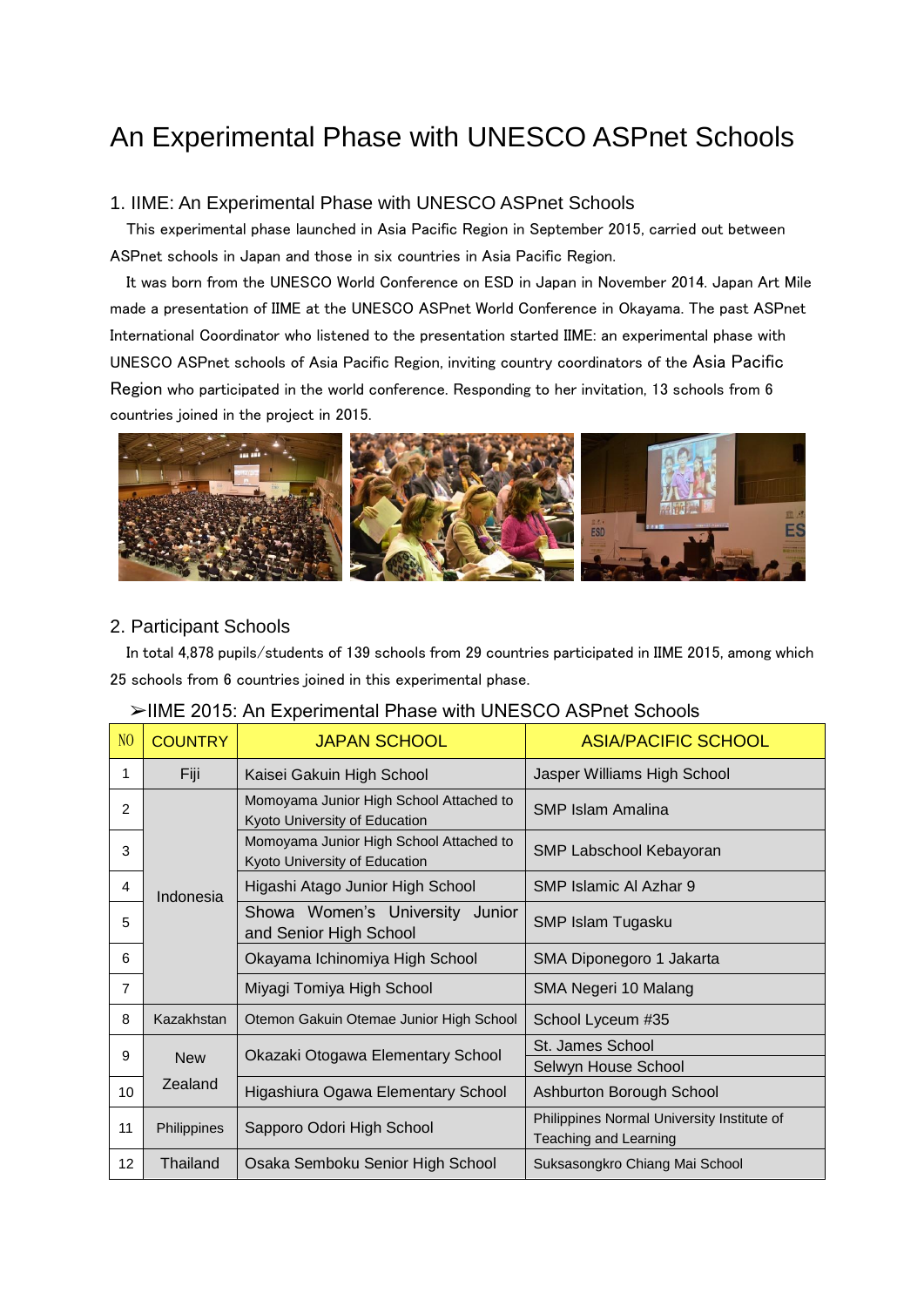| N <sub>O</sub> | <b>COUNTRY</b> | <b>JAPAN SCHOOL</b>                                        | <b>ASIA/PACIFIC SCHOOL</b>                                                        |
|----------------|----------------|------------------------------------------------------------|-----------------------------------------------------------------------------------|
| 1              |                | Komaruyama Elementary School                               | Ankara Lyceum                                                                     |
| 2              | Azerbaijan     | Chikushi Jogakuen Junior & High School                     | School Lyceum #220                                                                |
| 3              | Cameroon       | Seimon Elementary School                                   | G.B.P.S New Town KRIBI I                                                          |
| 4              |                | Kosaka Elementary School                                   | Rothwell-Osnabruck School                                                         |
| 5              | Canada         | Fujieda-Kita High School                                   | Lincoln M. Alexander Secondary School                                             |
| 6              | China          | Nuka Elementary School                                     | Jinhua Binhong Primary School                                                     |
| $\overline{7}$ |                | Minami Tsurumaki Elementry School                          | Groupe Scolaire Carlepont                                                         |
| 8              |                | Higashi Ichigao Elementary School                          | Ecole élémentaire Sébastien le Prestre de<br>Neuf-Brisach                         |
| 9              |                | <b>Nuka Elementary School</b>                              | Ecole Honore de Balzac                                                            |
| 10             |                | Hikawa Elementaly School                                   | College La Fontaine des Prés de Senlis                                            |
| 11             | France         | Tenryo Elementary School                                   | Collège Saint Paul-Rezé                                                           |
| 12             |                | Hyogo Prefectural Ashiya International<br>Secondary School | Institut de Genech                                                                |
| 13             |                | Hyogo Prefectural Ashiya International<br>Secondary School | Lycée des métiers Charles STOESSEL                                                |
| 14             |                | Kobe University Secondary School                           | <b>LEGT Le Likès</b>                                                              |
| 15             | Indonesia      | Nishikigaoka Elementary School                             | SDN Bubutan IV Primary School                                                     |
| 16             | Iran           | Shijima Elementary School                                  | Saba School                                                                       |
| 17             | Israel         | Shijima Elementary School                                  | Ahmad Sameh School                                                                |
| 18             | Jamaica        | Izumidai Elementary School                                 | Servite Primary School                                                            |
| 19             |                | Oizumi Nishi Elementary School                             | Brown's Town Primary School                                                       |
| 20             |                | Tomorogi Junior High School                                | O.Isaev Secondary School                                                          |
| 21             | Kyrgyzstan     | Kanonji Elementary School                                  | School Gymnasium #10                                                              |
| 22             | Malawi         | Sherry's English School                                    | Mitundu Primary School                                                            |
| 23             |                | Kosaka Elementary School                                   | Comunidad Educativa Yaxunah                                                       |
| 24             | Mexico         | Tokyo Metropolitan Tagara High School                      | Preparatoria Lomas Del Valle UAG                                                  |
| 25             |                | Aoyama Gakuin University                                   | Universidad Veracruzana                                                           |
| 26             | Nicaragua      | Hadanashi Elementary School                                | El Centro Cultural De La Alcaldia Municipal<br>De Nandasmo "Carlos Mairena Galan" |
| 27             | Oman           | Kosaka Elementary School                                   | Shumoo'a Al-Marifa                                                                |
| 28             | Pakistan       | Sherry's English School                                    | Modernage Public School & College,<br>Abbottabad Pakistan                         |
| 29             |                | Nuka Elementary School                                     | Philippine Nikkei Jin Kai International School                                    |
| 30             | Philippines    | Shijima Elementary School                                  | Philippine Nikkei Jin Kai International School                                    |
| 31             |                | Kanazawa Seiryo University                                 | Mindanao Kokusai Daigaku                                                          |
| 32             |                | Kanonji Elementary School                                  | Moscow State School 1471                                                          |
| 33             | Russia         | Anjo-Nanbu Elementary School                               | Volzhsky Military School                                                          |
| 34             | Saudi Arabia   | Kanonji Elementary School                                  | Al Hussan International School                                                    |

## ➢IIME 2015: General Phase (ASPnet schools in gray)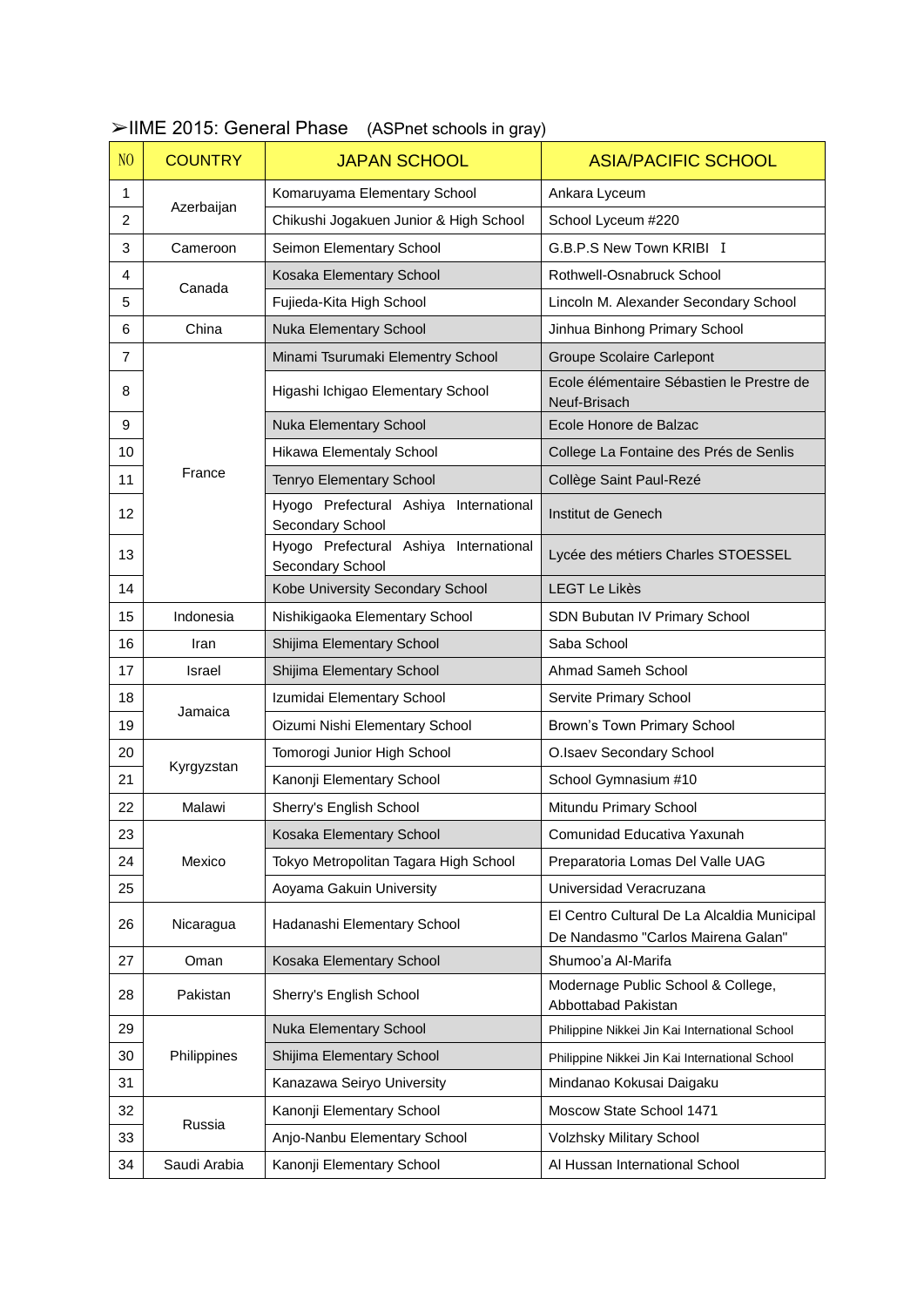| 35 | Senegal    | Anjo-Nanbu Elementary School                                  | Gossas Village                               |
|----|------------|---------------------------------------------------------------|----------------------------------------------|
| 36 | Taiwan     | Yonaizumi Elementry School                                    | Wen Ya Elementary School                     |
| 37 |            | Yonaizumi Elementry School                                    | Wen Ya Elementary School                     |
| 38 |            | Josuikita Elementary School                                   | Wen Hua Elementary School                    |
| 39 |            | Nishi Elemetary School                                        | Wen Ya Elementary School                     |
| 40 |            | Nishi Elemetary School                                        | Wen Ya Elementary School                     |
| 41 | Taiwan     | Heiso Elementary School                                       | Chiayi Municipal Gang Ping Elementary School |
| 42 |            | Heiso Elementary School                                       | Chiayi Municipal Gang Ping Elementary School |
| 43 |            | Anjo-Nanbu Elementary School                                  | Rixin Elementary School                      |
| 44 |            | Hanazono Elementary School                                    | Jia-Nan Elementary School                    |
| 45 |            | Momoyama Junior High School Attached<br>to Kyoto of Education | Guei-ren Junior High School                  |
| 46 |            | Momoyama Junior High School Attached<br>to Kyoto of Education | Guei-ren Junior High School                  |
| 47 |            | Okazaki Johsei High School                                    | National Hou-Bi Senior High School           |
| 48 | Tanzania   | Yomogi Elementary School                                      | Kilakala Primary School                      |
| 49 |            | <b>Toriya Elementary School</b>                               | Plearnpasa Language School                   |
| 50 | Thailand   | Sanyo Senior High School                                      | Setsatian School for the Deaf                |
| 51 | Uganda     | Nishikigaoka Elementary School                                | Greenhill Academy                            |
| 52 | <b>USA</b> | <b>Toriya Elementary School</b>                               | <b>Laurel Elementary</b>                     |
| 53 |            | Shiga Junior High School                                      | Julie Billiart School                        |
| 54 |            | Kizu-Minami Junior High School                                | Scales Mound Community Unit District #211    |
| 55 |            | Seisa Kokusai High School                                     | SKA Academy of Art and Design                |
| 56 | Zimbabwe   | Komaruyama Elementary School                                  | Helena Infant School                         |
| 57 |            | Hagoromo Gakuen Senior High School                            | University Of Zimbabwe                       |

# 3. International Collaborative Learning throughout the project



# Step1: INTRODUCTION

IIME starts in September, ends in March. JAM set up online forum as an interactive communication tool and provided to each pair. Students started exchange with introduction of themselves, their school and local cultures on the forum. Most of the pairs did video conferences. Meeting face to face connected the two sides closer, which stimulated their motivation and helped them to understand and respect each other.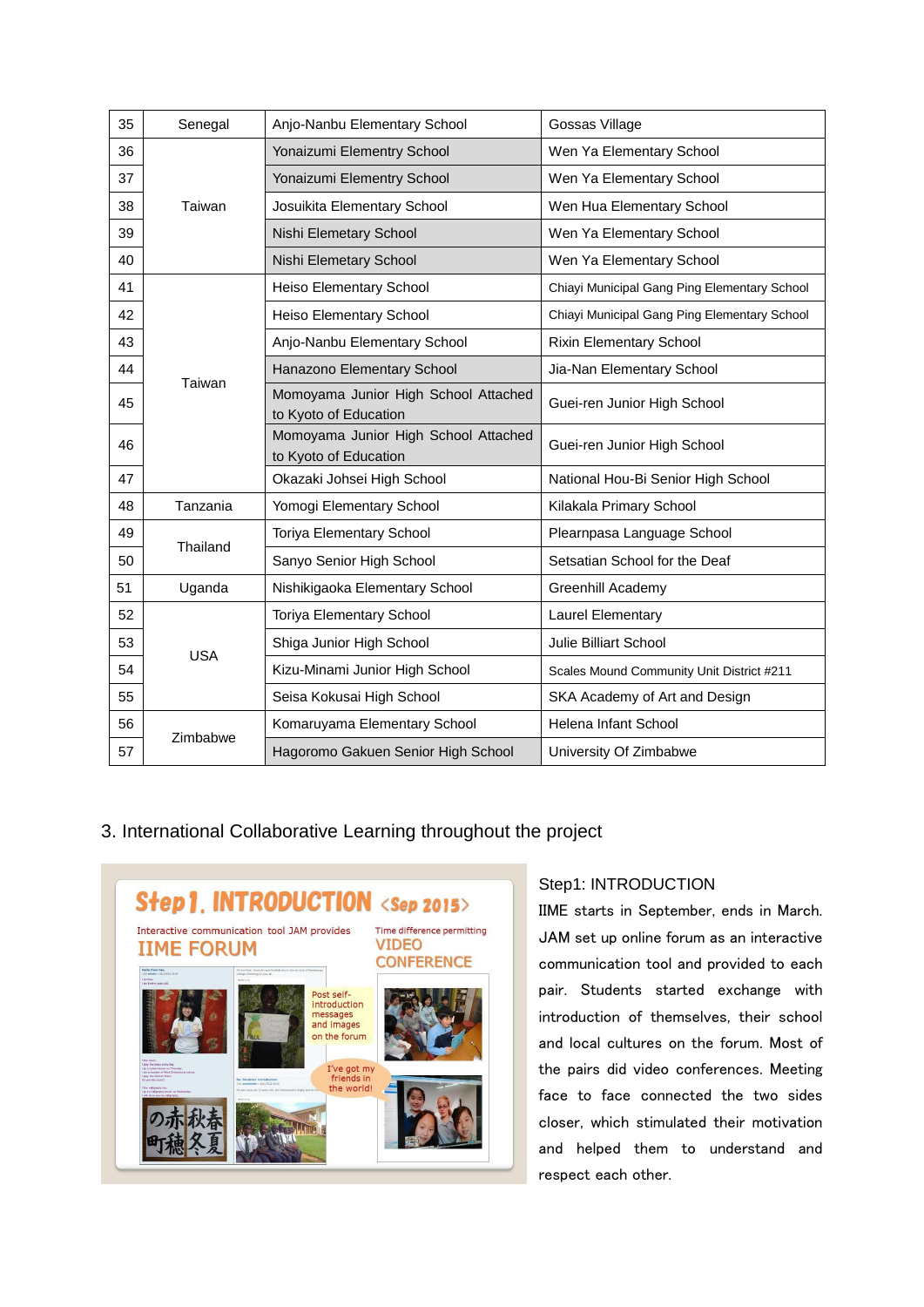

### Step2: RESEARCH

Each pair decided their own theme. The most popular one was cultural diversity. Each side researched their local and national cultures and traditions as well as their specific nature and environment. They shared them on the forum, comparing them, discovering similarities and differences, and they learned to respect differences. This process supports "reorienting values and behaviors to achieve a sustainable future."

# Step3. COMPOSITION <Nov 2015>



### Step3: COMPOSITION

After interactively learning on their theme, they discussed how to express the outcomes on a canvas; how to divide into two parts, which part to draw, what items to draw, and so on. The whole process of discussing and making decisions is the process of collaboration that they will take in a job in the future..



### Step4: PAINTING

In November and December the Japanese side drew a half of the mural first and sent the canvas with paints to their partner abroad. In January and February their partner drew the other half to complete the mural. One of the features of this project is that invisible collaborative learning leaves in a visible way of a mural.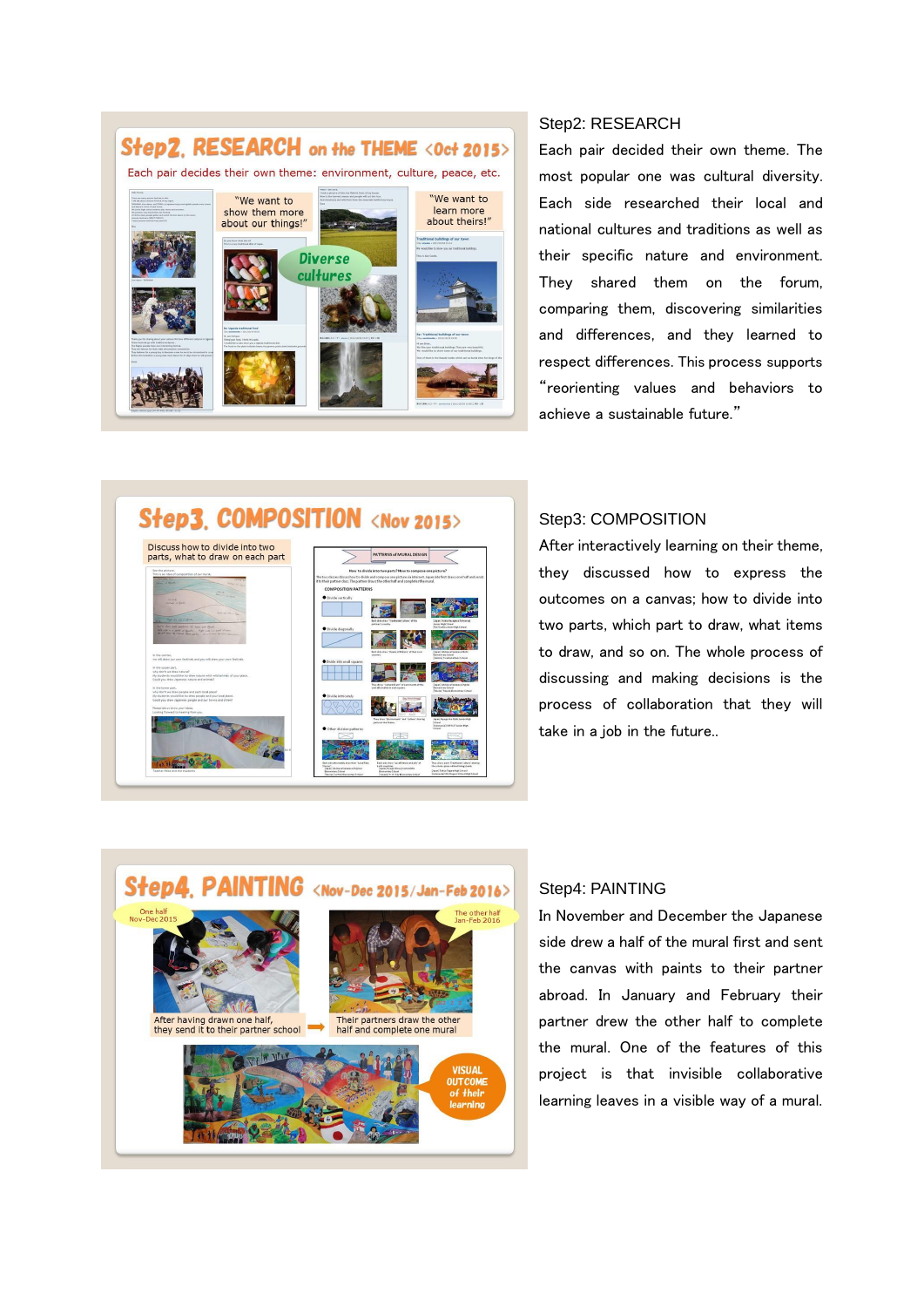# Step5, APPRECIATION/REFLECTION<Mar 2016>



### Step5: APPRECIATION/REFLECTION

On each side the students appreciated their work and reflected the whole activities in February or in March. Some did this together via Skype. All the students and teachers were very much satisfied with their works and experienced big achievement.

### 4. Assessment of Outcomes

### (1) Skills developed through IIME

 In IIME nine skills are expected to develop; 1.Understanding one's culture, 2.Understanding the other's culture, 3.Communication skill, 4.IT skill, 5.Creating-friendship ability, 6.Collaboration ability, 7.Attitude in learning, 8.Expression ability, 9.Appreciation ability. In the all the schools the students developed the nine skills in the project and the rate of "5very well" and "4well" was 84%.



### ➢Analysis of Learning Effect

(5very well … 1not at all)

By raising these skills through collaborative learning with peers around the world, the students developed the ESD-oriented values of respect for people, respect for diversity, non-exclusion, equality of opportunity as well as respect for diverse environment.